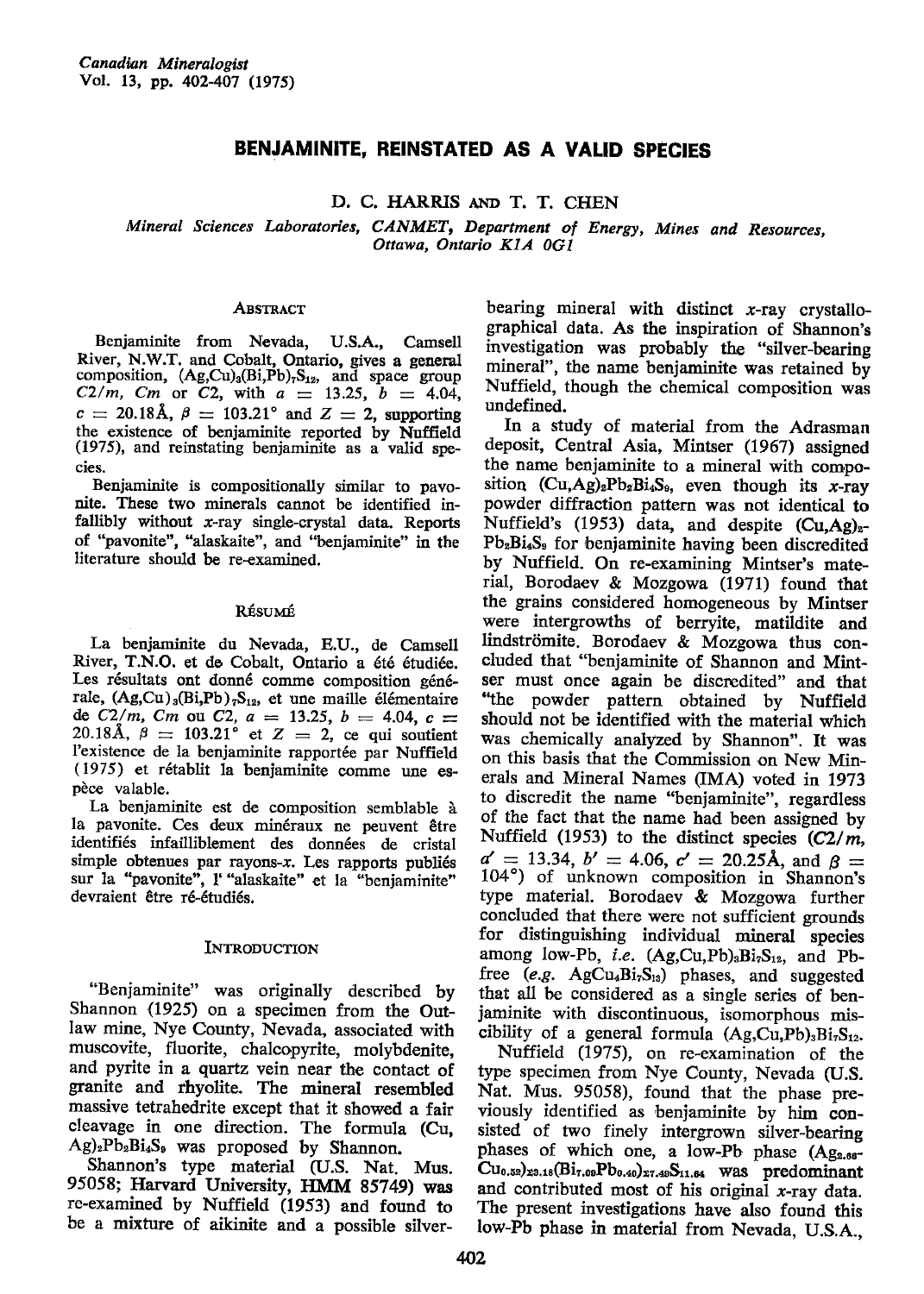TABLE 1. REFLECTANCE AND MICRO-INDENTATION HARDNESS OF BENJAMINITE

|                                                     |                                                          | Nevada                                               | Camsell River, N.W.T                                 |
|-----------------------------------------------------|----------------------------------------------------------|------------------------------------------------------|------------------------------------------------------|
| Wavelength                                          | Gr. $1.$                                                 | Gr. 2.                                               |                                                      |
| 470 mm<br>546<br>589<br>650                         | 47.9-42.6<br>45.6-40.4<br>$44.7 - 39.4$<br>$43.9 - 39.4$ | 47.5-44.3<br>44.9-41.9<br>44.6-41.6<br>$43.5 - 40.4$ | 44.8-44.5<br>42.7-42.0<br>$42.0 - 41.5$<br>41.6-41.0 |
| Micro-Indentation<br>Hardness (kg/mm <sup>2</sup> ) | 186-251                                                  | 225-239                                              | 164-218                                              |
| VHN50a =                                            | Av. 219                                                  | Av. 232                                              | Av. 186                                              |

Results of five to six measurements.

**SUP PRUOUTTE** 

TABLE 2. UNIT CELL OF BENJAMINITE -  $(Ag,Cu)_{2}(Bi, Pb)_{7}S_{12}$ 

 $\mu_{\text{A}}$   $\mu_{\text{B}}$   $\mu_{\text{A}}$   $\mu_{\text{B}}$   $\mu_{\text{B}}$ 

|       |                      |                         | Benjaminite           |                      |  |  |  |  |
|-------|----------------------|-------------------------|-----------------------|----------------------|--|--|--|--|
| Space | <b>Nevada</b>        | Camsell River<br>N.W.T. | Nye County*<br>Nevada | <b>Boliviat</b>      |  |  |  |  |
| Group | $C2/m$ , $Cm$ , $C2$ | $C2/m$ , $Cm$ , $C2$    | $C2/m$ , $Cm$ , $C2$  | $C2/m$ , $Cm$ , $C2$ |  |  |  |  |
| αÅ    | 13.363(8)            | 13.246(5)               | 13.39                 | 13.36                |  |  |  |  |
| Ъ     | 4.051(3)             | 4.044(2)                | 4.06                  | 4.02                 |  |  |  |  |
| c     | 20.187(9)            | 20.179(8)               | 20.21                 | 16.38                |  |  |  |  |
| ₿     | $103.29(5)^{\circ}$  | $103.21(3)$ °           | $103.45^{\circ}$      | 94.2°                |  |  |  |  |
| z     | 2                    | 2                       | 2                     | 4                    |  |  |  |  |

Pseudo-cell. True-cell has  $b = 8.12\text{\AA}$  according to Nuffield (1975).<br>Harris & Chen (1975). Type material.

| TABLE 3. X-RAY POWDER DIFFRACTION DATA OF BENJAMINITE AND PAVONITE |  |  |  |  |  |  |  |  |
|--------------------------------------------------------------------|--|--|--|--|--|--|--|--|
|--------------------------------------------------------------------|--|--|--|--|--|--|--|--|

|                                                                                                                                                              |                                          |                    | Benjaminite         |                                                                          |                             | Pavoni te                |                |  |
|--------------------------------------------------------------------------------------------------------------------------------------------------------------|------------------------------------------|--------------------|---------------------|--------------------------------------------------------------------------|-----------------------------|--------------------------|----------------|--|
|                                                                                                                                                              |                                          |                    | Camsell R., N.W.T   |                                                                          | Nevada (Gr. 1)              | Bolivia (Muffield (1954) |                |  |
| h k l                                                                                                                                                        | $a_{\rm calc}$ Å                         | $d_{\text{obs}}$ Å | $r_{est}$           | $d_{\rm obs}$ Å                                                          | $\mathit{z}_{\textrm{est}}$ | $d_{\rm obs}{}^{\hat K}$ | $T_{est}$      |  |
|                                                                                                                                                              | 6.588                                    | 6.594              | $\frac{2}{1}$       | 6.625                                                                    | $\frac{2}{1}$               |                          |                |  |
|                                                                                                                                                              | 5.749                                    | 5.753              |                     |                                                                          |                             | 5.36                     | 2              |  |
| $\overline{Z}$ 000001120114214264242433141133141344654465746557465526025107845145552652515455526525154555265251545552652515455526517466574665746657466574665 | 4.911                                    | 4.907              | 2                   | 4.920                                                                    | 2                           |                          |                |  |
|                                                                                                                                                              | 4,901                                    |                    |                     |                                                                          |                             |                          |                |  |
|                                                                                                                                                              | 3.929                                    | 3.935              | <b>WHOOBB541225</b> |                                                                          |                             | 4.03                     | ı              |  |
|                                                                                                                                                              | 3.837<br>3.758                           | 3.832<br>3.754     |                     | 3.840<br>3.776                                                           | 45585                       | 3.85                     | ł              |  |
|                                                                                                                                                              |                                          |                    |                     |                                                                          |                             |                          |                |  |
|                                                                                                                                                              | $3.537$<br>$3.429$<br>$3.294$<br>$3.233$ | 3.539              |                     | 3.551                                                                    |                             | 3.58                     | 6<br>6         |  |
|                                                                                                                                                              |                                          | 3.427              |                     | 3.435                                                                    |                             |                          |                |  |
|                                                                                                                                                              |                                          |                    |                     | 3.322<br>3.230                                                           |                             | $3.44$<br>$3.33$         | 6              |  |
|                                                                                                                                                              |                                          | 3.302<br>3.234     |                     |                                                                          |                             |                          |                |  |
|                                                                                                                                                              | 3.196                                    | 3.194              |                     |                                                                          |                             |                          |                |  |
|                                                                                                                                                              | 3.141                                    | 3.148              |                     | 3.139                                                                    | 1                           |                          |                |  |
|                                                                                                                                                              |                                          | 2.983              |                     | 2.992                                                                    | 1                           |                          |                |  |
|                                                                                                                                                              |                                          | 2.944              |                     | 2.966                                                                    | 5                           | 2.96                     | 3              |  |
|                                                                                                                                                              |                                          |                    |                     |                                                                          |                             |                          |                |  |
|                                                                                                                                                              |                                          |                    | 10                  | 2.862                                                                    | 10                          | 2.84                     | 10             |  |
|                                                                                                                                                              |                                          | 2.851              |                     |                                                                          |                             |                          |                |  |
|                                                                                                                                                              |                                          |                    |                     |                                                                          |                             |                          |                |  |
|                                                                                                                                                              |                                          | 2,813              |                     | 2.821                                                                    |                             |                          |                |  |
|                                                                                                                                                              |                                          | 2.723              |                     |                                                                          |                             |                          |                |  |
|                                                                                                                                                              |                                          | 2.585              |                     |                                                                          |                             | 2.58                     | i              |  |
|                                                                                                                                                              |                                          | 2.417              | のことます               |                                                                          | 523724                      |                          |                |  |
|                                                                                                                                                              |                                          | 2.388              |                     |                                                                          |                             |                          |                |  |
|                                                                                                                                                              |                                          | 2,201              |                     |                                                                          |                             | $2.25$<br>$2.19$         | 3<br>2         |  |
|                                                                                                                                                              |                                          | 2.143              | 3                   |                                                                          | 3                           |                          |                |  |
|                                                                                                                                                              |                                          |                    |                     | 2.731<br>2.587<br>2.417<br>2.386<br>2.203<br>2.166<br>2.140              | 2                           |                          |                |  |
|                                                                                                                                                              |                                          |                    | 3                   | 2.097                                                                    | 3                           | 2.10                     | 3              |  |
|                                                                                                                                                              |                                          | 2.083              |                     |                                                                          |                             |                          |                |  |
|                                                                                                                                                              |                                          |                    |                     |                                                                          | 6                           |                          |                |  |
|                                                                                                                                                              |                                          | 2.022              | 6                   | 2.028                                                                    |                             |                          |                |  |
|                                                                                                                                                              |                                          |                    |                     |                                                                          |                             | 2.01                     | $\overline{I}$ |  |
|                                                                                                                                                              | 2.006                                    | 2.007              | 6                   | 2.009                                                                    | 6                           |                          |                |  |
|                                                                                                                                                              | 1.997                                    | 1.997              |                     |                                                                          |                             |                          |                |  |
|                                                                                                                                                              | 1.965                                    | 1.965              |                     | 1.962                                                                    | 3                           | 1.963                    |                |  |
|                                                                                                                                                              | 1.933                                    | 1.934              |                     |                                                                          |                             | 1.893                    | $\frac{1}{2}$  |  |
|                                                                                                                                                              | 1.839                                    | 1.839              |                     |                                                                          | ı                           |                          |                |  |
|                                                                                                                                                              |                                          |                    |                     | 1.849<br>1.773                                                           | 4                           |                          |                |  |
| $408$<br>$318$<br>$026$<br>$71$                                                                                                                              | 1.768                                    | 1.769              |                     |                                                                          |                             | 1.753                    |                |  |
|                                                                                                                                                              | 1.756                                    | 1,754              |                     |                                                                          |                             | 1.721                    | 1<br>3         |  |
|                                                                                                                                                              | 1.721                                    | 1.720              |                     |                                                                          |                             |                          |                |  |
|                                                                                                                                                              | 1.701                                    | 1.701              |                     |                                                                          |                             |                          |                |  |
| $6.0.10$<br>0.0.12                                                                                                                                           | 1.650                                    | 1.648              |                     | $\begin{array}{c} 1.756 \\ 1.722 \\ 1.713 \\ 1.660 \\ 1.638 \end{array}$ | 44334                       |                          |                |  |
|                                                                                                                                                              | 1.637                                    | 1.636              |                     |                                                                          |                             | 1.637                    | 3              |  |
|                                                                                                                                                              | 1.628                                    | 1,628              |                     |                                                                          |                             |                          |                |  |
| $\frac{805}{4.0.11}$                                                                                                                                         | 1.430                                    | 1.429              |                     | 1.434                                                                    | 3<br>2                      | 1.484                    |                |  |
| 4.0.14                                                                                                                                                       | 1.410                                    | 1.411              | 1311444443122       | 1.413                                                                    |                             | 1.457                    | 医血管囊           |  |
|                                                                                                                                                              |                                          |                    |                     |                                                                          |                             | 1.423                    |                |  |

Cuka radiation (1-1.5418Å), 114.6mm camera;  $d_{\text{calC}}$  obtained from  $a=13.246$ , b=4.044, a=20.179Å, p=103.21°. Index on benjaminite patterns.

from Camsell River, Northwest Territories, Canada, and from Cobalt, Ontario. Because of the misunderstanding about the identification, and the subsequent discrediting of benjaminite by the IMA Commission, and in view of more recent studies by Nuffield (1975) and ourselves, a proposal was submitted jointly to reinstate the name benjaminite to represent the low-Pb phase. The proposal has been approved by the Commission on New Minerals and Mineral Names (IMA). The material from N.W.T., Nevada, and Ontario are described here in detail.

## **DESCRIPTION'S OF SAMPLES**

A specimen labelled "alaskaite" and argentiferous galenobismutite" from Nevada, U.S.A. (exact locality unknown), was obtained from the reference collection of the Geological Survey of Canada. The specimen consists primarily of massive quartz and small amounts of sulphosalt minerals. The opaque minerals observed under reflected light were benjaminite, an aikinite-type phase, and minor amounts of bismuthinite and chalcopyrite. The benjaminite occurs as laths up to 6 mm in length. It usually shows alteration along cracks, whereas the aikinitetype phase occurs in a few cases as fine lamellae which resemble twinning, intergrown with beniaminite.

The specimen from the mine of Terra Mining and Exploration Company, Camsell River, N.W.T., Canada was obtained from Dr. R. I. Thorpe, Geological Survey of Canada. Under reflected light, the specimen was observed to consist of several arsenides and sulphides, including safflorite, skutterudite, rammelsbergite, arsenopyrite, nickeline, matildite, bismuthinite, chalcopyrite, pyrite, benjaminite, sphalerite, galena, and minor amounts of native bismuth. The benjaminite occurs as finely disseminated grains and irregular shapes up to 100 microns in size, associated closely with matildite and in contact with the arsenides. Native silver fills fractures in arsenides, and native bismuth occurs within the arsenides.

A fine-grained pavonite-type mineral from the Canadian Keeley mine, Cobalt, Ontario, Canada has been re-examined and identified as benjaminite. The mineral was first identified by Petruk and staff (1971) on the basis of its  $x$ -ray powder pattern, which is similar to that of pavonite, although the composition did not correspond to AgBi<sub>s</sub>S<sub>5</sub>. The mineral occurs as veinlets in calcite in the mineralized Keewatin interflow rocks. It is intergrown with bismuthinite, matildite, native bismuth, chalcopyrite, sphalerite and pyrite.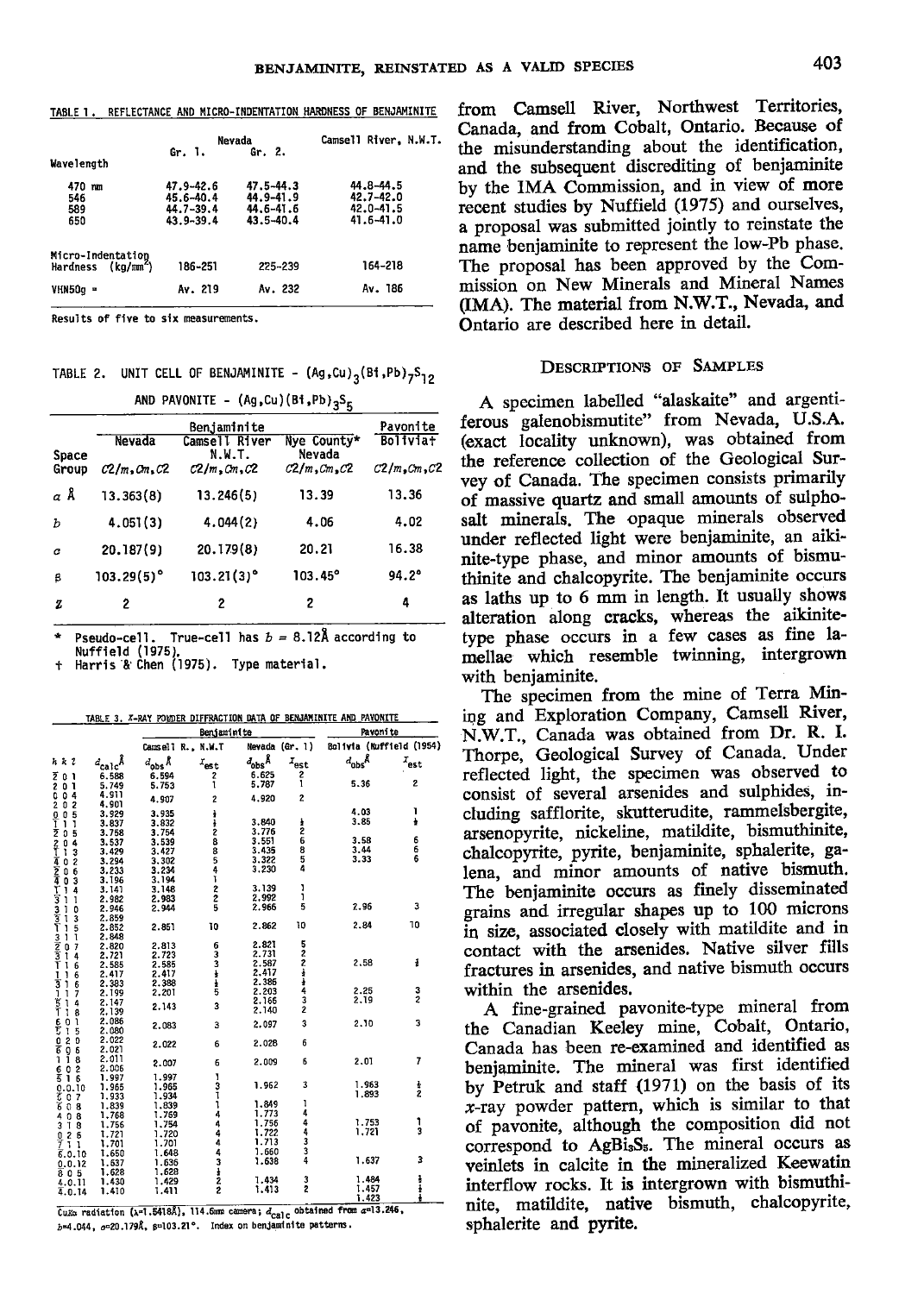#### MICROSCOPIC OBSERVATIONS

Under a reflected-light microscope, benjaminite in air is greyish white, or slightly bluish, distinctly anisotropic (white to grey), and weakly bireflecting. It usually shows lath-like form and a fair cleavage parallel to the elongation. Polysynthetic twinning, and lamellar intergrowths with aikinite that resemble twinning, are very common. The mineral has optical properties very similar to those of pavonite, whereas it can be readily distinguished from aikinite which is creamy white to very pale brownish in color, granular, and more or less fractured.

The reflectance measured with a Leitz MPE microscope photometer using a silicon reference standard (N 2538.42, issued by tbe IMA Commission on Ore Microscopy) for four standard wavelengths, and the micro-indentation hardness determined with a Leitz Durimet hardness tester at 50 g and 15 seconds are listed in Table 1 .

Tests show that  $HNO<sub>3</sub>$  (1:1) etches very slowly and stains iridescently or blackens the surface. Aikinite is etched more easily.  $FeCl<sub>3</sub>(20%)$ gives a light brown surface with effervescence; HCI does not show detectable reaction.

#### X-RAY CRYSTALLOGRAPHY

Specimens from Camsell River, N.W.T., and Nevada, U.S.A., were studied by the precession method using  $M \circ K \alpha$  radiation. The crystals were pre-analyzed by electron microprobe and identified with a Gandolfi camera.

The diffraction symbol gives  $2/mC$ -/- corresponding to space groups  $C2/m$ ,  $Cm$ , or  $C2$ . The cell parameters, refined by a least-squares metlod using powder data, are compared with those from Nye County, Nevada (Nuffield 1975) in Table 2. A b-axis precession cone-axis photograph taken with  $\mu = 12^{\circ}$ , s = 25 mm and 24 hours exposure failed to reveal the doubling of the  $b$ -dimension described by Nuffield  $(1953,$ 1975).

 $X$ -ray powder diffraction data (Table 3) were indexed by comparison of the observed  $d$ -values with the calculated values obtained from singlecrystal data, and only the strong reflections on single-crystal photographs were used to index the patterns. The  $x$ -ray data for specimens from Camsell River, and Nevada, and the powder pattern obtained by Petruk and staff (1971) for the Cobalt, Ontario material are the same except that the Nevada patterns are slightly diffuse. The small differences from the pattern given by Nuffield (1953) are apparently due to

|    | Gr.l                     | <br>Gr.2          | Gr.3                 | campais Viagl.<br>N.W.T.                                           | wwait<br>Ontario    | nye upunty-<br>Nevada |
|----|--------------------------|-------------------|----------------------|--------------------------------------------------------------------|---------------------|-----------------------|
| Сu | 1.1                      |                   | $2.3$ 1.0            | 1.3                                                                | (this study)<br>2.9 | 1,4                   |
| Ag |                          | $12.4$ $11.4$     | 12.5                 | 13.6                                                               | 9.6                 | 12.6                  |
| Ph | 9.7                      |                   | $10.8$ 8.7           | 2.3                                                                | 1.3                 | 3,7                   |
| Bi | 59.0                     | 57.8              | 61.5                 | 65.4                                                               | 69.0                | 65.1                  |
| s. |                          |                   | $17.1$ $17.3$ $17.8$ | 17.7                                                               | 18.1                | 16.4                  |
|    | Tot. wt% 99.3 99.6 101.5 |                   |                      | 100.3                                                              | 100.9               | 99.2                  |
|    |                          |                   |                      | Atomic contents per unit cell assuming $D = 6.7$ g/cm <sup>3</sup> |                     |                       |
| Cu |                          | $0.75$ 1.56       | 0.67                 | 0.87                                                               | 1.92                | 0.96                  |
| Ag |                          |                   | 4.98 4.57 4.91       | 5.34                                                               | 3.75                | 5.08                  |
| PЪ |                          |                   | 2.03 2.25 1.78       | 0.47                                                               | 0.26                | 0.78                  |
| Bi |                          |                   | 12.24 11.95 12.48    | 13.25                                                              | 13.90               | 13.54                 |
| s. |                          |                   | 23.12 23.32 23.54    | 23.37                                                              | 23.76               | 22.34                 |
|    |                          |                   |                      | Atomic ration based on Pb + Bi = 7.00                              |                     |                       |
| Cu | 0.37                     | 0.77              | 0.33                 | 0.44                                                               | 0.95                | 0.47                  |
| Ag |                          | $2.44$ $2.25$     | 2.41                 | 2.72                                                               | 1.85                | 2.48                  |
| Рb | 1.00                     |                   | 1.11 0.87            | 0.24                                                               | 0, 13               | 0.38                  |
| Bt |                          | 6.00 5.89 6.13    |                      | 6.76                                                               | 6.87                | 6.62                  |
| S  |                          | 11.34 11.49 11.56 |                      | 11.93                                                              | 11.75               | 10.87                 |
|    |                          |                   |                      |                                                                    |                     |                       |

TABLE 4: ELECTRON MICROPROBE ANALYSES OF BENJAMINITE Nevada Camsell River Cobalt

\* Average of low-Pb phase analyses, Nuffield (1975). Recalculated.

the presence of a second phase in Nuffield's material (Nuffield 1975).

Although the powder patterns of benjaminite and pavonite are similar, the two minerals can be distinguished by the presence of the following strong doublets (in terms of  $dA, D$ : 1.77(4), 1.75(4); 1.72(4); 1.70(4), 1.65(4), 1.64(3); and  $1.43(2)$ ,  $1.41(2)$  in benjaminite, instead of only three broad strong lines at  $1.72(3)$ ,  $1.64(3)$ , and 1.42(2) in pavonite (fable 3). pavonite has a unit cell (Table 2) with  $a = 13.36$ ,  $b =$ 4.02,  $c = 16.38$ Å,  $\beta = 94.2^{\circ}$ , space group C  $2/m$  (Nuffield, 1954; Harris & Chen 1975). Although the  $c$ -dimension and the  $\beta$ -angle of pavonite are distinctly different from those of benjaminite, the strong reflections on zero-level D-axis precession photographs of both minerals correspond closely and result in the strong similarity of their powder patterns.

# CHEMICAL COMPOSITIONS AND THE POSSIBLE GENERAL FORMULA

Electron microprobe determination of Cu, Ag, Pb, Bi, and S were performed at 25 kilovolts with a Material Analysis Company (MAC) Model 400 electron-probe microanalyzer using synthetic CuS, PbS and AgBiS<sub>2</sub> as standards. The  $x$ -ray intensity data were processed with the computer program of Rucklidge & Gasparrini (1969). The results (Table 4) are compared with the average analysis reported by Nuffield (1915) for benjaminite from- Nye County, Nevada.

The atomic contents per unit cell were cal-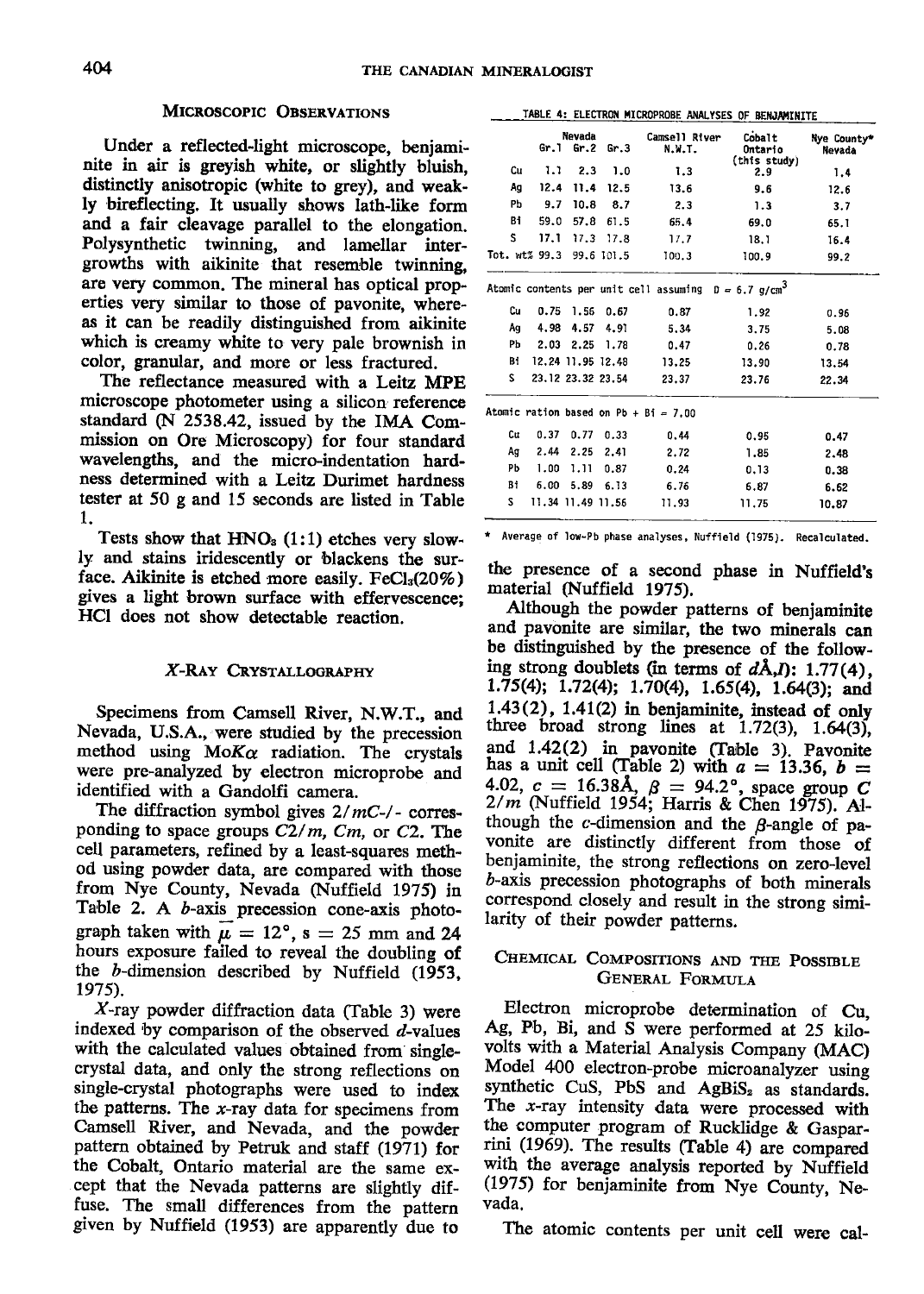

Frc. 1. Distributions of beniaminite aad some compositionally-related phases in the  $(Cu, Ag)_2S-PbS-Bi_2S_3$  diagram.

- benjaminite: 1-3 Nevada; 4 Camsell River, N.W.T.; 5 Cobalt, Ontario; 6-9 Nye County, Nevada (Nuffield 1975);
- $\times$  pavonite: ROM 21003, No 1124 (Karup-Møller 1972);
- $\triangle$  low-Pb phases (Borodaev & Mozgowa 1971);

 $\overline{\odot}$  pavonite, type material, Bolivia (Harris & Chen 1975).

culated using a density of  $6.7$  g/cm<sup>3</sup>. If one assumes that Cu and Ag occupy the same structural site, as do Pb and Bi, the observed analyses agree very well with the general formula, (Ag,  $Cu$ )<sub>6</sub>(Bi,Pb)<sub>14</sub>S<sub>24</sub>\*, proposed by Nuffield (1975). The sligbt deficiency of S, as usually observed in probe analyses, is most likely due to the imperfect calibration of the sulphur intensity data. The formula corresponds to  $(Ag,Cu)_{3}(Bi,Pb)_{7}S_{12}$ . The atomic ratios calculated on the basis of  $Pb + Bi = 7.0$  are also listed in Table 4.

The general formula requires the presence of Pb. This is further supported by the fact that the Pb-free compound,  $Ag_3Bi_7S_{12}$ , has never been synthesized in the system  $Ag_2S-Bi_2S_3$  (Van Hook 1960; Craig 1967; Chen & Chang 1974). The high-Pb content usually corresponds to a low-Bi content, indicating a substitution relationship between Bi and Pb.

The substitutions are most probably of the type,  $Ag^+Bi^{3+} \rightleftharpoons 2Pb^{2+}$ . This is also evident from the fact that a similar, though not identical, substitution was found between benjaminite and its intergrown phase,  $Pb_2(Ag,Cu)_2(Bi,Pb)_{2}S_{12}$ , in the type specimen from Nye County, Nevada (Nuffield 1975).

Crystal-structure studies have confirmed that Ag and Cu can occupy the same structural site, as in tetrahedrite,  $Cu_{12}Sb_{4}S_{13}$  (Wuensch 1964). Disorder of Pb and Bi is not uncommon, as for example in nuffieldite, Pb<sub>2</sub>Cu(Pb,Bi)Bi<sub>2</sub>S<sub>7</sub> (Kohatsu & Wuensch 1973). The general formula  $(Ag,Cu)_{3}(Bi,Pb)_{7}S_{12}$  is preferred for benjaminite. However, as the Pb content per unit cell can be up to 2.3 atoms, and because Ag, Pb and Bi can also occupy tbe same structural location (Kupcik & Makovicky 1968), the formula (Ag,  $Cu, Pb$ <sub>3</sub> $(Bi, Pb)$ <sub>7</sub> $S_{12}$  is also possible. The true formula can be determined only by crystal-structure analysis.

Based on the data available, *i.e.* including Nuffield's analyses, the compositions show a range with  $Ag = 1.85{\text -}2.72$  atoms, and Bi = 5.89-6.87 atoms in the formula  $(Ag,Cu)_{3}(Bi,Pb_{7})$  $S_{12}$ . The range of compositions are shown in a  $(Cu, Ag)_2S-PbS-Bi_2S_3$  diagram (Fig. 1); a composition of pavonite from Cerro Bonete, Sur Lipez, Bolivia (Harris & Chen 1975), and some analyses (Karup-Møller 1972; Borodaev & Mozgowa 1971) which are similar to those of benjaminite, are included.

<sup>\*</sup>The same formula will be derived by using a density in the range of 6.7 to 7.0  $g/cm^3$ , which is very common for Bi-zulphosalts.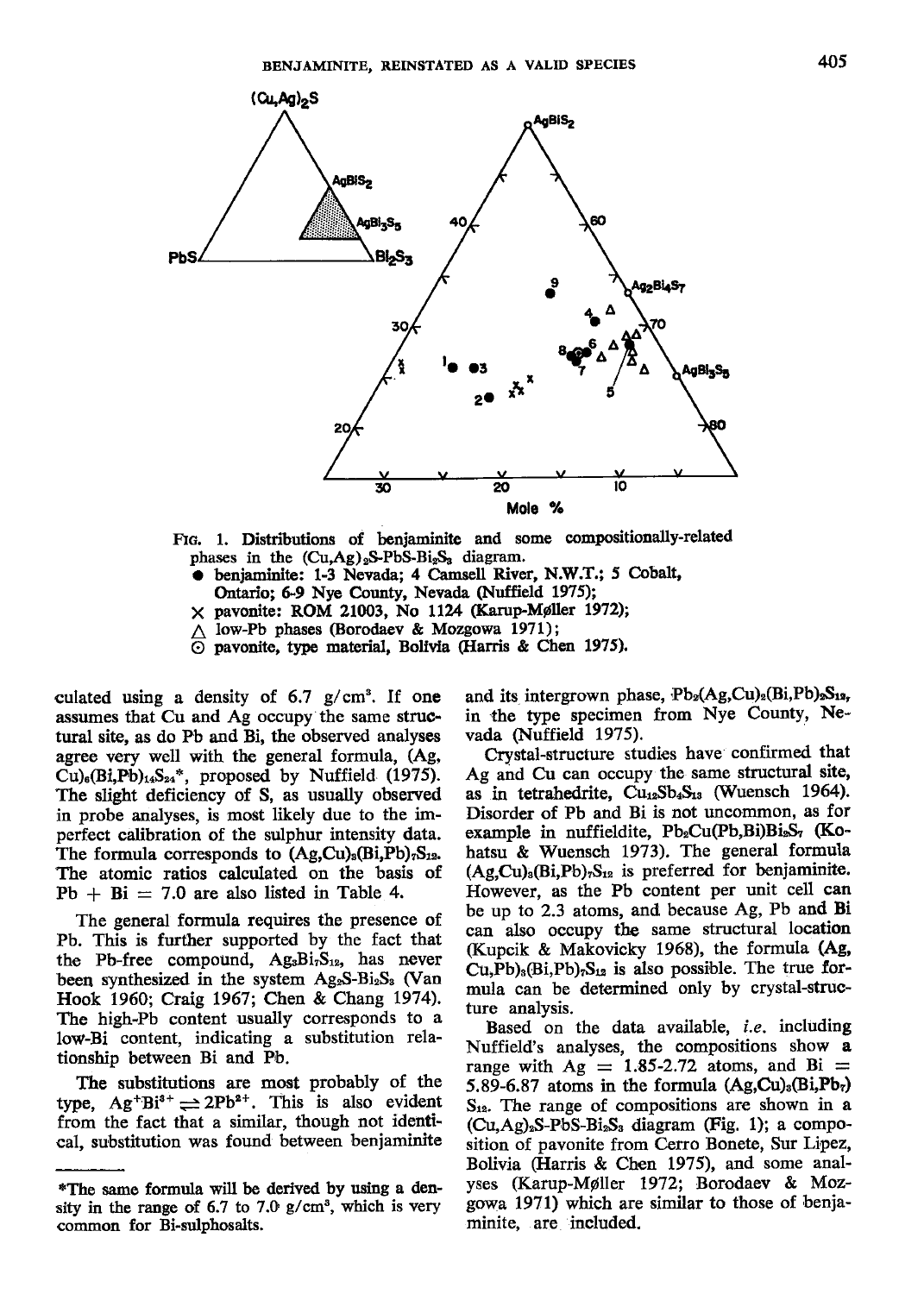# OTHER POSSIBLE OCCURRENCES OF BENJAMINITE

Borodaev & Mozgowa (1971) reported three low-Pb phases, I, II, IU, with compositions,  $(Ag_2Cu_{0.9}Pb_{0.1})Bi_7S_{12}$ ,  $(Ag_{1.5}Cu_{1.3}Pb_{0.2})Bi_7S_{12}$  and  $(Ag_{1.2}Cu_{1.7}Pb_{0.1})Bi_7S_{12}$  respectively, from Odrasman, Central Asia and North Kounrad, Kazakhstan (Fig. 1). The compositions of the first two phases are close to that of benjaminite from Cobalt, Ontario, whereas phase III has  $Cu>Ag$ in contrast to  $Ag > Cu$  observed for benjaminite. Pavonite can also have a similar comoosition but with a different unit cell (flarris & Chen 1975). The  $x$ -ray powder diffraction patterns of these three phases show variations from sample to sample, but the patterns are more similar to that of benjaminite than to pavonite. The identification of these phases can only be made by single-crystal work.

A medium-Pb phase,  $(Ag_{1.5}Cu_{2.5})PbBi_6S_{12}$ , was also reported by Borodaev & Mozgowa. The composition is somewhat similar to that of the benjaminite from Nevada (analysis No. 1) except for a very high Cu and a low Ag content. This phase is apparently not benjaminite because the  $x$ -ray powder pattern is distinctively different.

A phase,  $Pb(Cu, Ag)_{2,2}Bi_{4,6}S_{7,6}$ , from Kaptarkhan deposits, Central Asia was reported by Lur'ye et al. (1971). Its x-ray powder pattern is similar to some extent to that of beniaminite. The chemical analyses correspond to  $(Ag_{2.0}$ - $Cu_{0.8}$ ) (Bi<sub>6.0</sub>Pb<sub>1.0</sub>)S<sub>9.6</sub> and (Ag<sub>1.7</sub>Cu<sub>1.0</sub>) (Bi<sub>5.5</sub>Pb<sub>1.5</sub>)- $S_{9.5}$  and indicate that this phase is not benjaminite.

Karup-Møller (1972) reported several pavonite minerals from Bolivia, Nevada, and Colorado. Their compositions and  $x$ -ray powder patterns are very close to those of benjaminite, especially those labelled "alaskaite" from Alaska mine, Colorado, and "benjaminite and aikinite" from Cerro Bonete, Sur Lipez, Bolivia. The "alaskaite" consists of two pavonite phases, with one exsolved from the other as lamellae. The host corresponds to  $(Ag_{1.64}Cu_{0.71})(Bi_{6.25}Pb_{0.75})$ - $S<sub>11.42</sub>$ , similar to that of benjaminite from Nevada (Fig. 1), whereas the lamellae have the com-<br>position  $(Ag_{1.18}Cu_{1.71}) (Bi_{5.72}Pb_{1.28})S_{11.48}$ . Both  $(Ag_{1.15}Cu_{1.71})$   $(Bi_{5.72}Pb_{1.28})S_{11.48}$ . Both phases were reported to have triclinic symmetry, and the x-ray powder data obtained from a mixture of these two phases are similar to those of benjaminite. The pavonite mineral in "benjaminite and aikinite" from Cerro Bonete also shows a similar ex:olution in which the host compositions fall in the range of benjaminite from Nevac'a. It would not be surprising if some of tbese phases are found to be benjaminite by

 $x$ -ray single-crystal studies.

Re-examination of materials identified as "alaskaite" or "benjaminite" in old literature have often proved to be pavonite, or benjaminite (this study; Nuffield 1954, 1975; Karup-Møller 1972). The "alaskaite" and "benjaminite" from Alaska mine (Colorado), Nevada, and Cerro Bonete (Bolivia) should be re-examined.

# ACKNOWLEDGEMENTS

We wish to thank Professor E. W. Nuffield, Department of Geology, University of Toronto, for valuable discussion and comments about the manuscript. We are also indebted to Drs. L. J. Cabri and W. Petruk, CANMBT, for valuable suggestions about the manuscript, to R. I. Thorpe, Geological Survey of Canada for the specimen from Camsell River, N.W.T., and to A. Kato, National Science Museum, Tokyo, Japan for many suggestions on the preparation of the manuscript. The cooperation of the personnel from the  $x$ -ray crystallography section, CANMET, especially J. M. Stewart and E. J. Murray, as well as the technical assistance from J. H. G. Laflamme is acknowledged.

### **REFERENCES**

- BORODAEV, YU. S. & MOZGOWA, N. N. (1971): New group of the sulfbismuthides of Ag, Pb, and Cu. Soc. Mining Geol. Japan, Special Issue 2, 35-4L,
- CHEN, T. T. & CHANG, L. L. Y. (1974): Investigations in the systems  $Ag<sub>2</sub>S-Cu<sub>2</sub>S-Bi<sub>2</sub>S<sub>3</sub>$  and Ag<sub>2</sub>S- $Cu<sub>2</sub>S-Sb<sub>2</sub>S<sub>3</sub>$ , *Can. Mineral.* 12, 404-410.
- Cnaro, J. R. (1967): Phase relations and mineral assemblages in the Ag-Bi-Pb-S system. Mineralium Deposita 1, 278-306.
- HARRIS, D. C. & CHEN, T. T. (1975): Studies of type pavonite material. Can. Mineral. 13, 000-000.
- KARUP-MØLLER, S. (1972): New data on pavonite, gustavite and some related sulphosalt minerals. N. Jb. Mineral. Abh. 117, 19-38.<br>KOHATSU, I. & WUENSCH, B. J. (1973): The crys-
- tal structure of nuffieldite,  $Pb_2Cu(Pb,Bi)Bi_2S_7$ . Zeit. Krist, 138, 343-365.
- KUPCIK, V. & MAKOVICKY, E. (1968): The crystal structure of mineral (Pb,Ag,Bi)Cu<sub>4</sub>Bi<sub>s</sub>S<sub>11</sub>. N. Jb. Mineral. Monatsh. 236-237.
- LUR'YE, L. M., SHADLUN, T. N., UGASTE, YU, A. & VYALSOV, L. N. (1971): Lead, silver and copper sulfobismuthinite from the benjaminite-pavonite group in Kaptarkhan ore deposit, East Karamazar, Central Asia. Internat. Geol. Rev. 18, t628-1641.
- MINTSER, E. F. (1967): Benjaminite,  $(Cu, Ag)_{2}Pb_{2}$